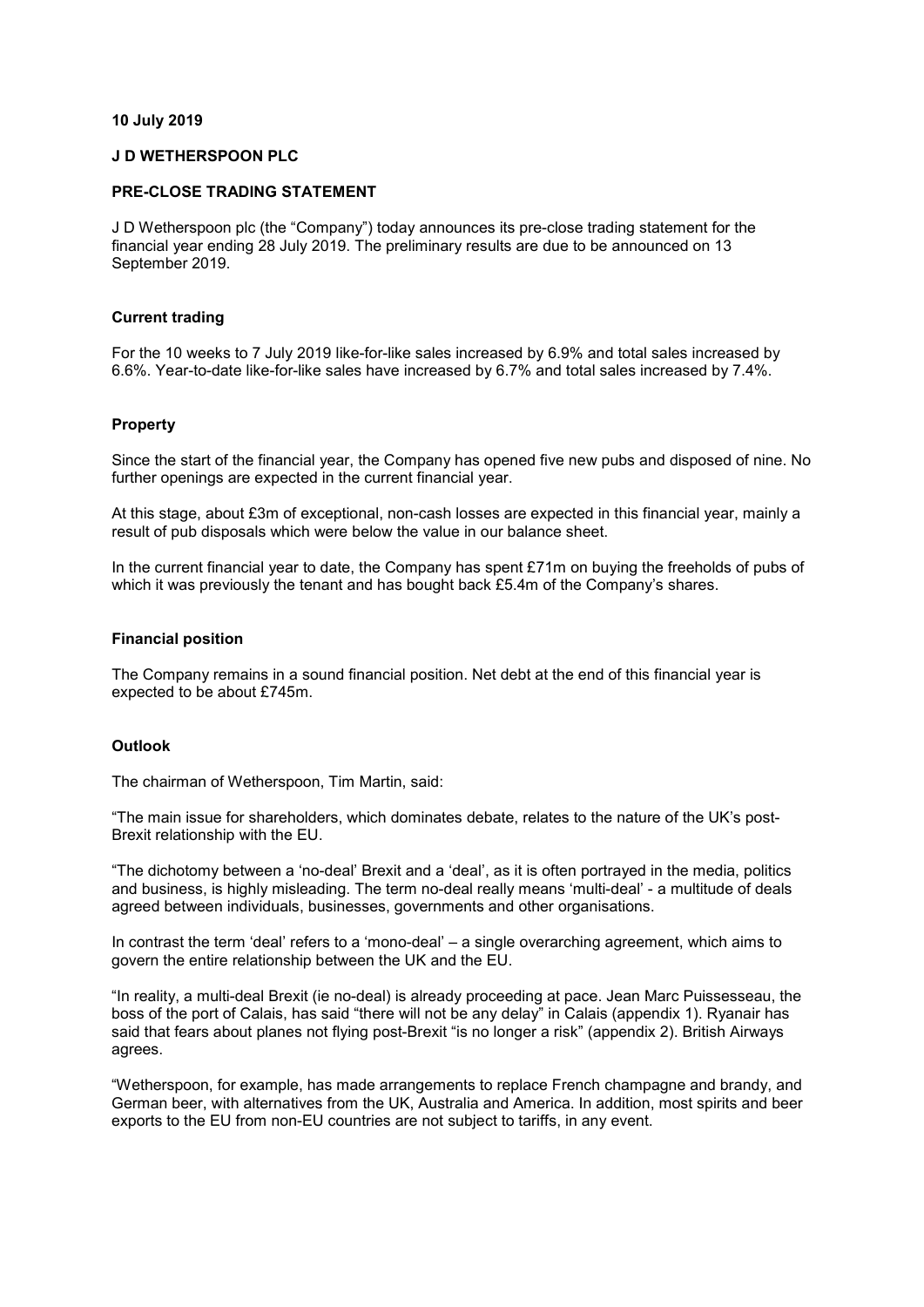"Initial fears about huge post-referendum job losses in the City of London have proved to be wide of the mark, as legal and practical arrangements have been made, as indicated in the article by Reuters (appendix 3) below.

"These sorts of deals and arrangements are the tip of a giant iceberg of similar transactions, across the trading spectrum, negotiated and facilitated by individuals, businesses and civil servants - the negative undertone of no-deal is an illusion.

"The real issue for the UK relates to the desirability of an overarching mono-deal, governing all aspects of the UK's future relationship with the EU, as envisaged in Theresa May's withdrawal agreement.

"The multi-deal approach, which immediately allows the UK to trade freely with the rest of the world, is a better alternative. As the House of Lords said in March 2017, there is then no legal liability to make any payments to the EU.

"It enables the UK to regain control of fishing and to eliminate tariffs on thousands of non-EU imports, such as bananas, rice, wine and children's clothes - many of which are not produced in the UK.

"Democratic accountability will also be improved - the most important determinant of economic success.

"A complex and overarching mono-deal, agreed under duress, is unnecessary and counterproductive. It would reduce the flexibility of UK businesses and Parliament in the future. The multi-deal approach is simpler, safer and will yield immediate dividends.

"As regards Wetherspoon, the Company's expectation for our annual results is unchanged for the current financial year."

## **Appendix 1 – Extract from Reuters, Jonathan Saul, 9 January 2019**

## "**Calais port boss expects little disruption from a no-deal Brexit**

Britain leaving the European Union without an agreement over its future relationship with the bloc will not create delays at the French port of Calais, the port's chief said on Wednesday, despite concerns raised over potential logistical chaos.

Dover is Britain's main gateway to Europe, with up to 16,000 trucks a day passing through to Calais at peak times, transporting everything from perishable food to medicines and industrial goods needed to keep factories running.

Jean-Marc Puissesseau, president and chief executive of Port Boulogne Calais, told the BBC's Today programme that the port "will be ready" on March 29, the date when Britain will leave the EU if no agreement is reached.

"The trucks will be passing as they are doing today," he said. "There will not be any delay." "

## **Appendix 2 - Extract from Reuters Business News, Sarah Young, 21 November 2018**

## **"Ryanair says not seeing any Brexit impact, well-prepared for no-deal**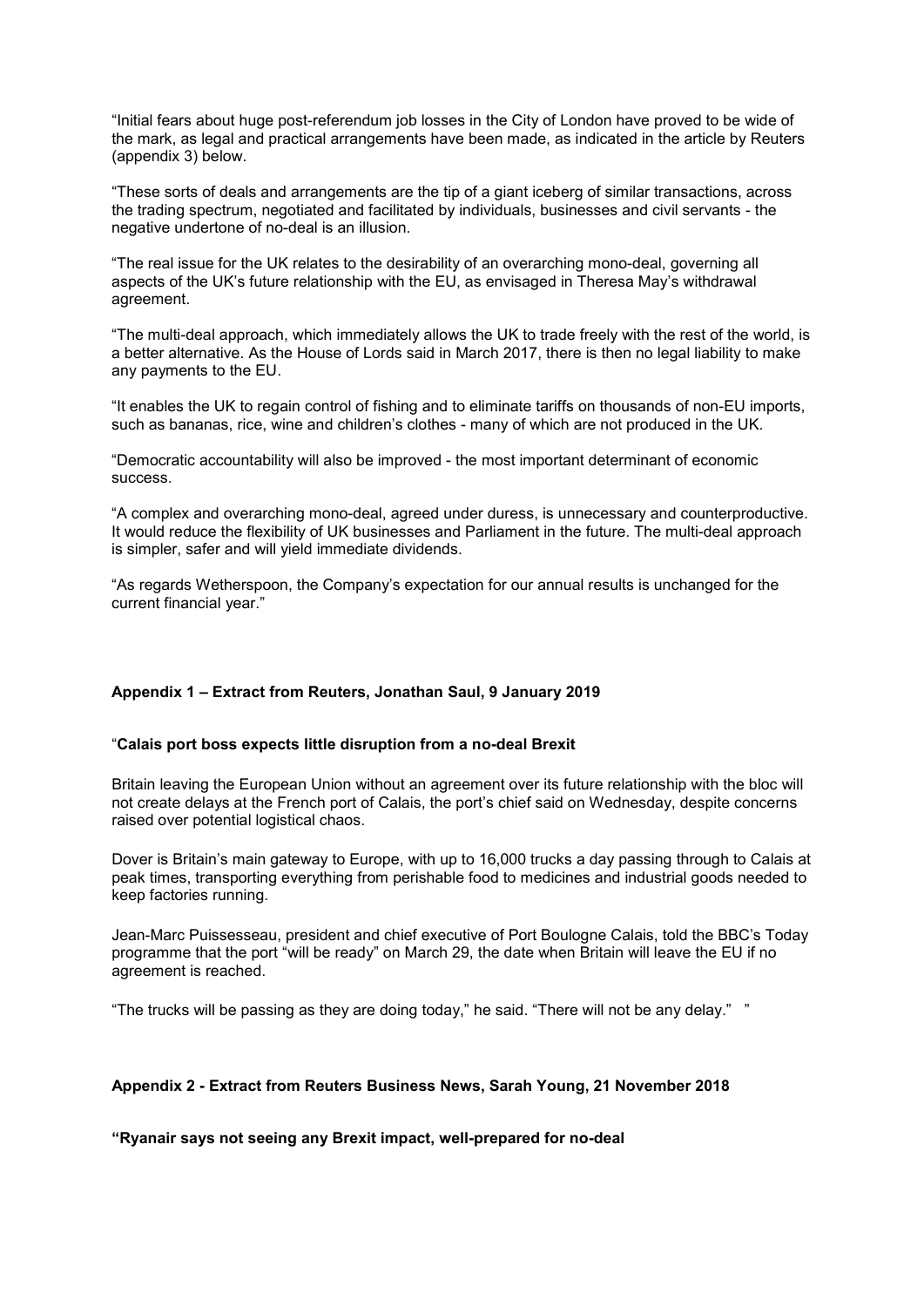Europe's biggest low cost airline Ryanair is not seeing any impact from Brexit on demand for flights, and is prepared for a no-deal, chief marketing officer Kenny Jacobs said.

Ryanair was not interested in buying British regional airline Flybe , which put itself up for sale last week, he added in a press conference on Wednesday.

He reiterated comments that Ryanair, which has been hit by a series of strikes this year, would come to agreements with unions in its main markets before the end of March.

The comments on Brexit from the Irish airline echo what smaller British rival easyJet said on Tuesday, about it being prepared for a no-deal scenario, and the uncertainty over Britain's future relationship with the European Union having no impact on ticket sales.

"The demand that's out there...is really, really strong. The European consumer, the British consumer just continues to book," Jacobs said.

Ryanair's chief executive Michael O'Leary has in the past warned that a disorderly Brexit could ground flights for a number of weeks after the UK leaves on March 29, but after reassurances on flying rights provided by the EU last week, that is no longer a risk, said Jacobs.

"If we're in a no-deal Brexit situation, flying will be fine," he said. "

# **Appendix 3 – Reuters, Andrew MacAskill, Simon Jessop, Carolyn Cohn, 26 September 2018**

#### **"With six months to go before Brexit, 630 finance jobs have left - Reuters survey**

As few as 630 UK-based finance jobs have been shifted or created overseas with just six months to go before Brexit, a far lower total than banks said could move after Britain's surprise vote to leave the European Union, according to a new Reuters survey.

Many bankers and politicians predicted after the June 2016 referendum that leaving the EU would prompt a mass exodus of jobs and business and deal a crippling blow to London's position in global finance.

But as Brexit Day nears, the number of jobs that UK-based financial institutions say they expect to move in the event of a "hard" Brexit was around 5,800, just 500 more than the last survey in March, and with more firms responding. That compares to around 10,000 in the first survey in September 2017.

The results are based on answers from 134 of the biggest or most internationally-focused banks, insurers, asset managers, private equity firms and exchanges to a survey conducted by between Aug. 1 and Sept. 15.

Nearly all of those surveyed said they are moving as few people as possible, hoping for a last-minute political deal that protects access to the EU's \$19.7 trillion-a-year economy after Britain leaves the bloc.

The likelihood of a "hard" or "no-deal" Brexit has increased substantially since Prime Minister Theresa May's plan for maintaining ties with the EU has been rejected by Brussels as well as by many politicians in her own Conservative Party.

Many business chiefs fear Britain could be heading for a chaotic split that would spook financial markets and dislocate trade flows across Europe and beyond. Some politicians on both sides put the odds of talks collapsing at more than 50 percent.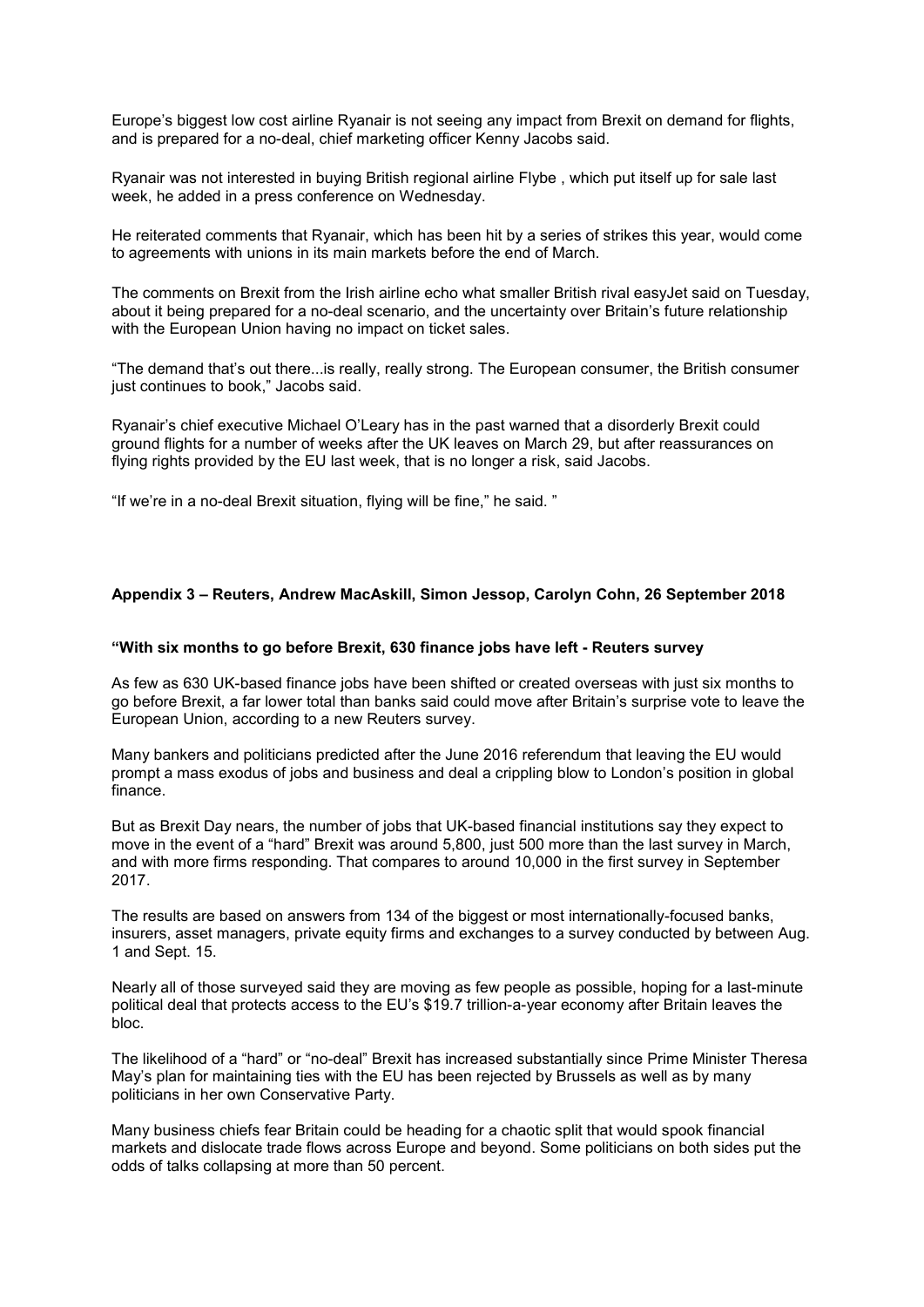The survey findings suggest London, which has been a critical artery for the flow of money around the world for centuries, is likely to remain the world's largest centre of international finance. While New York is by some measures bigger, it is more centred on American markets, while London focuses on international trade.

Extreme forecasts for UK job losses in a hard Brexit scenario have ranged from about 30,000 roles, estimated by the Brussels-based Bruegel research group in February 2017, to as many as 232,000 by the London Stock Exchange in January 2017.

Iain Anderson, the executive chairman of Cicero, a public affairs company, which represents many finance companies, agreed with the survey findings that the impact of Brexit is likely to be much more modest than initially predicted.

Anderson said early estimates were made by executives in a period of unprecedented emotional turmoil following the vote.

"They have now moved through the five stages of grief," he told Reuters.

## **Bankers Bluff?**

Ninety-seven of the companies that responded said they would have to move staff or restructure their businesses because of Brexit, although only 63 specified numbers. The rest said it would have no impact, that they were still deciding what to do or they declined to comment.

HSBC, which has publicly said up to 1,000 jobs could move to Paris, has so far not moved any staff, a source at the bank told Reuters as part of the survey. Royal Bank of Scotland, which expects to move 150 to Amsterdam, also has not moved any employees, an RBS source said.

Many other large international banks said in the survey that although they have moved or hired a small number of staff in European cities, they are aiming to shift as few jobs as possible and will take decisions about staff redeployment over several years.

Goldman Sachs, which has taken a new office in Frankfurt and plans to move 500 people to Europe, has only moved or hired about 100 so far. JPMorgan, which has publicly said up to 4,000 jobs could move, said recently in a staff memorandum it has only asked "several dozen" staff to move.

The 134 firms who responded to Reuters for this survey - against 119 who responded in March and 123 in September 2017 - employ the bulk of UK-based workers in international finance.

The respondents included the 20 investment banks that earned the most fees from investment banking in Europe, the Middle East and Africa in 2016, according to Thomson Reuters' data.

Some companies predicted the number of job moves will increase significantly over the next few months. For example, Bank of America plans to move more than 100 staff to Paris early next year.

Many companies said they hoped to use a transition agreement already agreed in principle between the EU and Britain that would maintain the current level of access to the EU until the end of 2020.

Over the longer term, they were counting on an internationally accepted banking mechanism to allow them to conduct trades in the EU through their existing bases in Britain.

Richard Small, a financial regulation lawyer at Addleshaw Goddard, said companies probably exaggerated at first and lowered estimates on more careful consideration.

Companies are now focusing on ensuring they have the right infrastructure in place, including licences and real estate, so that they can ramp up their operations if they have to.

"They've got themselves in a place that they will be nimble and can scale up and down more quickly," he said.